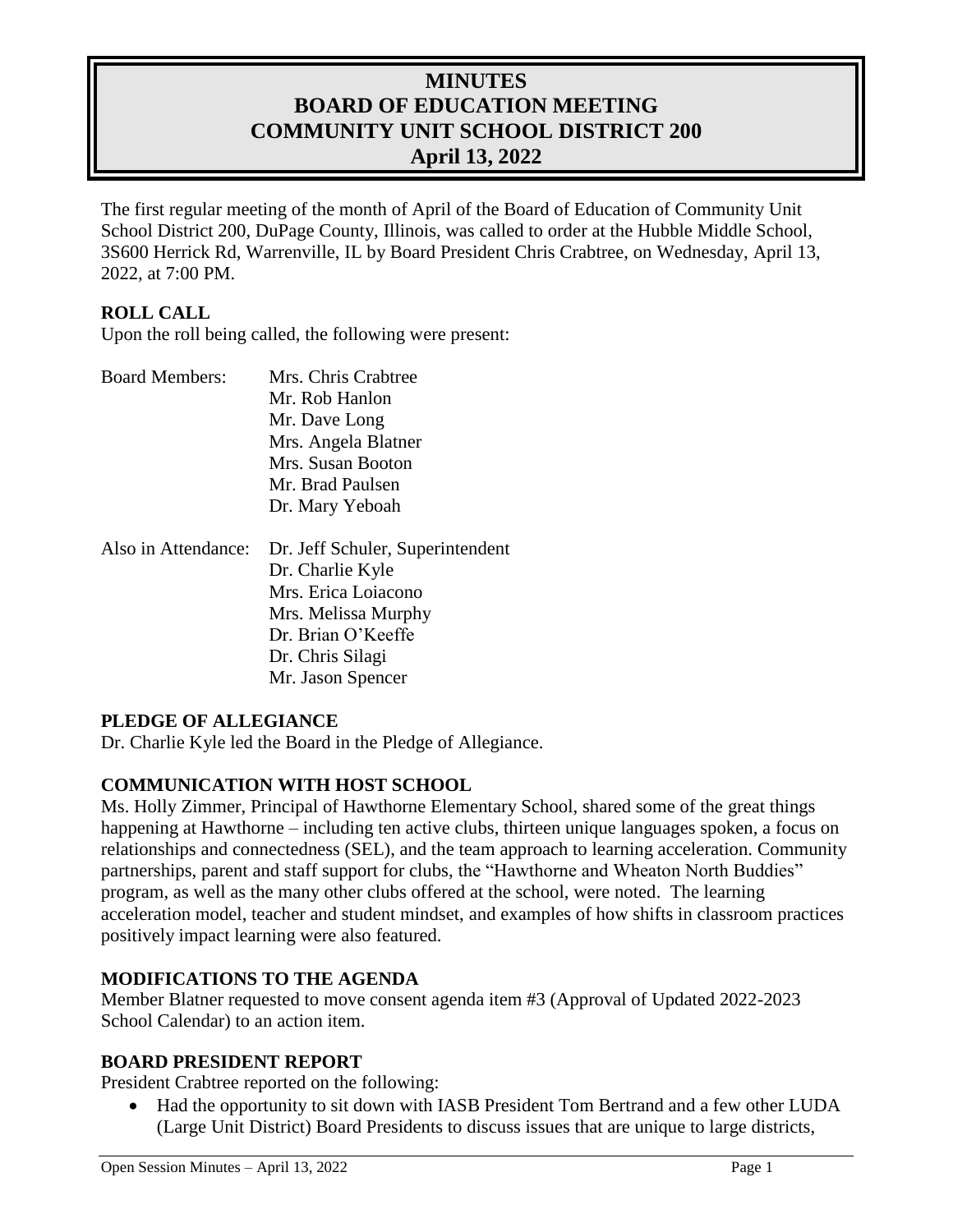representation, and the delegate assembly. It appears there are going to be some fairly significant changes to the resolution process, including ensuring they are aligned to the core values and the legislative priorities of IASB, as well as requiring more than a simple majority to pass. All of the recommendations submitted to the Board of Directors were accepted, so anticipate seeing some changes coming out soon.

### **SUPERINTENDENT REPORT**

Dr. Schuler reported on the following updates:

- Had the opportunity earlier today to attend an IASA (IL Association of School Administrators) recognition event. Annually, IASA recognizes volunteers from each district for their contributions. Dr. Schuler was joined by Alli Ioli (PTA Council President) and Stephanie Mangini (retiring Jefferson ECC Principal).
- Recognition season begins with the annual PTA Scholarship Breakfast on April 20th. The PTA Council recognizes and gives scholarships to students from both WNHS and WWSHS. This is the kickoff for a lot of great opportunities in our buildings.
- Board Members were reminded it is a good time to reach out to their adopted schools, as there are a lot of fun activities to close out the year.
- There are two Strategic Plan community input sessions on April  $19<sup>th</sup>$  (at Monroe MS) and April  $21<sup>st</sup>$  (at Edison MS). The administration has been soliciting input from the community in a variety of ways.
- COVID-19 Data Update noted there is not a lot of information that varies significantly from the data in March. Data shared included:
	- o Current D200 New Student and Staff Cases
	- o D200 COVID Data Dashboard (Quarantine & Case Data by School/Level)
	- o Zip Code Cases per 100,000 Residents
	- o D200 Student Partial & Full Vaccination Rates for Elementary, MS, & HS Levels
	- o Outbreak and Investigation IDPH Definition and D200 Investigation Protocol
	- o D200 Safe Hours for School Environment (MIT COVID-19 Indoor Safety Guideline Online App)
	- o Hospitalizations: ICU and Non-ICU Bed Utilization
	- o Noted adjustments were made right in front of spring break at the Elementary and MS levels back to the traditional lunch spacing/lunch tables. This has allowed the buildings to recapture some space for other educational uses. These changes have not seen any significant issues as a result.

### **PUBLIC COMMENTS – Agenda Items & Non-Agenda Items**

In accordance with Board Policy 2.230, members of the public wishing to offer public comment had the opportunity to do so. A public comment sign-up sheet was made available until 7:00 p.m. at the meeting site. The Board Meeting was available for viewing via live stream on the District's YouTube channel at [www.youtube.com/communityunitschooldistrict200.](http://www.youtube.com/communityunitschooldistrict200)

Per Board Policy, the Board may shorten the time allocation for each person to less than three minutes to allow the maximum number of people the opportunity to speak. The Board did not shorten the time allocation for each person to speak due to the number of speakers.

| <b>Speaker</b>      | <b>Topic</b>               |
|---------------------|----------------------------|
| Ruth Julian         | <b>Books</b>               |
| Greg Higgins        | General                    |
| <b>Emily Walker</b> | Foreign Language – Chinese |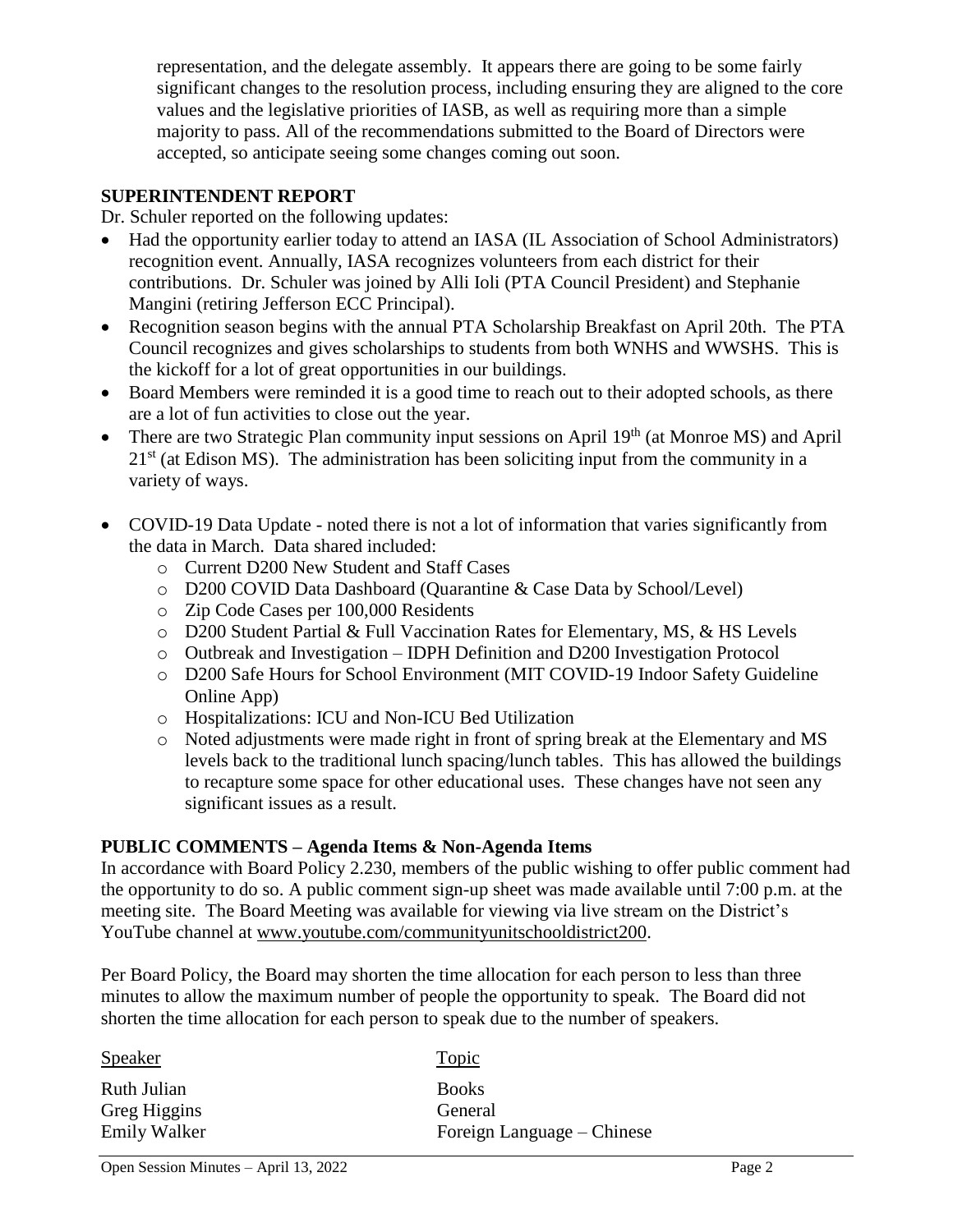### **CONSENT AGENDA**

- 1. Approval of Illustrative Math for K-5 Recommend approval of Illustrative Math for grades K-5 as presented.
- 2. Approval of FLES Grades 2 and 3 Spanish Language Arts Curriculum Recommend approval of FLES grades 2-3 Spanish Language Arts curriculum as presented.
- 3. Approval of Updated 2022-2023 School Calendar (Moved to Action Item #4)
- 4. Approval of ROE Permits for Summer 2022 HVAC work at Wheaton Warrenville South High School and Sandburg Elementary School - Recommend approval of ROE permits for summer work as presented.
- 5. Approval of the City of Wheaton and CUSD 200 Updated Intergovernmental Agreement for the Purchase of Fuel Between Both Parties and with an Effective Date of May 1, 2022 – Recommend approval of updated Intergovernmental agreement as presented.
- 6. Approval of Sanitary Sewer Easement Agreement with Wheaton Sanitary District for Emerson Elementary School – Recommend approval of sanitary sewer easement agreement as presented.
- 7. Approval of Transportation Contract Extension with Illinois Central School Bus, LLC Recommend approval of contract extension with Illinois Central as presented.
- 8. Approval of Transportation Contract Extension with Sunrise Southwest, LLC Recommend approval of contract extension with Sunrise Southwest as presented.
- 9. Approval of Single Student and Small Group Student Transportation Services Contract Extension with Citizens Taxi Dispatch, Inc. – Recommend approval of contract extension with Citizens Taxi Dispatch as presented.
- 10. Approval of Resolution Appointing Treasurer, Approving the Treasurer's Bond and Special Issue Bond for Lease Certificates – Recommend approval of resolution appointing Treasurer, approving the treasurer's bond and special issue bond for lease certificates as presented.
- 11. Continuing Approval of Treasurer's Bond Coverage Recommend continuing approval of treasurer's bond coverage as presented.
- 12. Approval of Network Equipment for Transition Center Recommend approval of network equipment for Transition Center as presented.
- 13. Approval of Bills Payable and Payroll Recommend approval of the bills payable and payroll as presented.
- 14. Approval of Minutes March 9, 2022, Open and Closed and Approval to Destroy Recordings of Closed Sessions Prior to November 2020 As Allowable by Law – Recommend approval of the minutes as presented and approval to destroy recordings of closed sessions prior to November 2020 as allowable by law.
- 15. Approval of Personnel Report to Include Employment, Resignation, Retirement, and Leave of Absence of Administrative, Certified, Classified, and Non-Union Staff – Recommend approval of the personnel report as presented.

There were comments and/or questions on the following:

- Dr. Schuler introduced Mr. Jordan Thorse, who was being recommended to the Board as the next Comptroller/Treasurer for the District, and noted Ms. Leslie Springer was recommended for appointment as a Director of Special Education. These are two key leadership roles in the District.
- Noted the partnership with the Wheaton Sanitary District which as they move forward with a project is of great benefit to the community and will allow for some improvements at Emerson as a result of the work.
- #12 Network Equipment at the Transition Center: confirmation of the dollar amount being approved - \$30,192.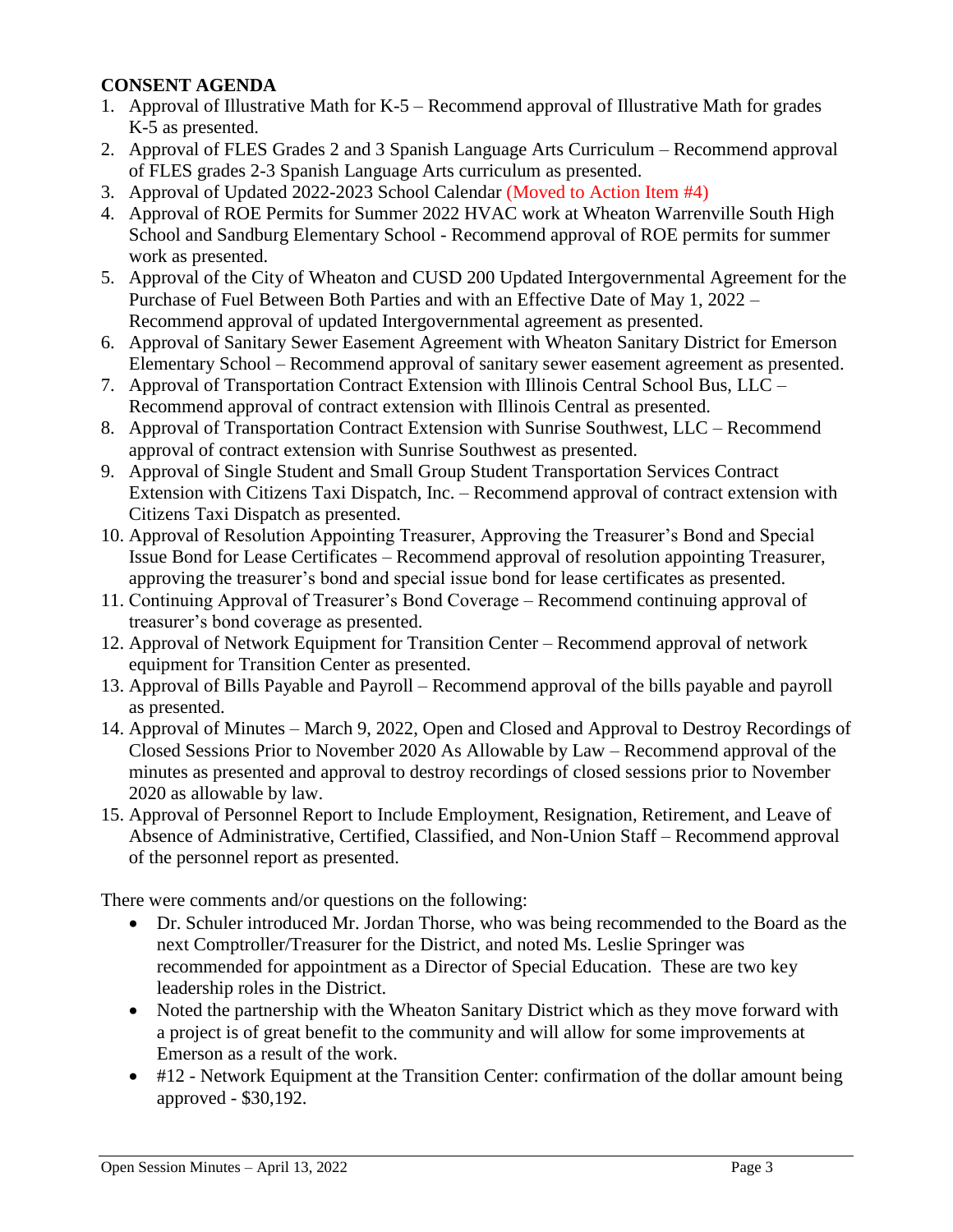### **MOTION**

Member Booton moved, Member Paulsen seconded to accept the Consent Agenda as modified, with the removal of item #3 from the consent agenda to action item #4. Upon a roll call vote being taken, the vote was: AYE 7, NAY 0. **The motion carried 7-0.** 

### **ACTION ITEMS**

Adoption of Resolution Authorizing Non-reemployment of Full-time, First, Second, and Third-year, Non-tenured Certified Staff

Illinois School Code requires that probationary (non-tenured) certified staff be notified 45 calendar days before the end of the school year if they are not to be reemployed for the following school year. The resolution addressing non-renewals and /or honorable dismissals for the end of the 2021- 2022 school term was attached to the agenda item.

There was additional information/comments on the following:

- This is a personnel action that the Board has taken annually.
- Staffing shortages and what may be coming down the line the question was asked as to whether the District should be doing this in light of the fact that we may be hiring some of the teachers back? Dr. Schuler noted we did hire a number of teachers on one-year contracts (positions were added as a result of the federal relief dollars) and low-class sizes were maintained this year. These two things led to staffing numbers that were heavier this year than normal. Want to make certain that we are not overstaffed and will not carry positions forward that are not needed.

There were questions/comments/discussions on the following:

• Class sizes for next school year – not suggesting bumping to pre-pandemic rates, but also not carrying some extra capacity from the last two years.

It was recommended that the Board of Education adopt a Resolution Authorizing Nonreemployment of Full-time, First, Second, and Third-year, Non-tenured Certified Staff, and authorizing notification according to the requirements of the Illinois School Code, Section 24-11.

### **MOTION**

Member Paulsen moved, Member Booton seconded to adopt a Resolution Authorizing Nonreemployment of Full-time, First, Second, and Third-year, Non-tenured Certified Staff, and authorizing notification according to the requirements of the Illinois School Code, Section 24-11 as presented. Upon a roll call vote being taken, the vote was AYE 7, NAY 0. **The motion carried 7-0.**

Adoption of Resolution Authorizing Non-reemployment of Part-time, Non-tenured Certified Staff Illinois School Code requires that probationary (non-tenured) certified staff be notified 45 calendar days before the end of the school year if they are not to be reemployed for the following school year. The resolution addressing non-renewals and /or honorable dismissals for the end of the 2021- 2022 school term was attached to the agenda item.

There was no additional information other than what was shared for the previous agenda item.

It was recommended that the Board of Education adopt a Resolution Authorizing Nonreemployment of Part-time, Non-tenured Certified Staff, and authorizing notification according to the requirements of the Illinois School Code, Section 24-11.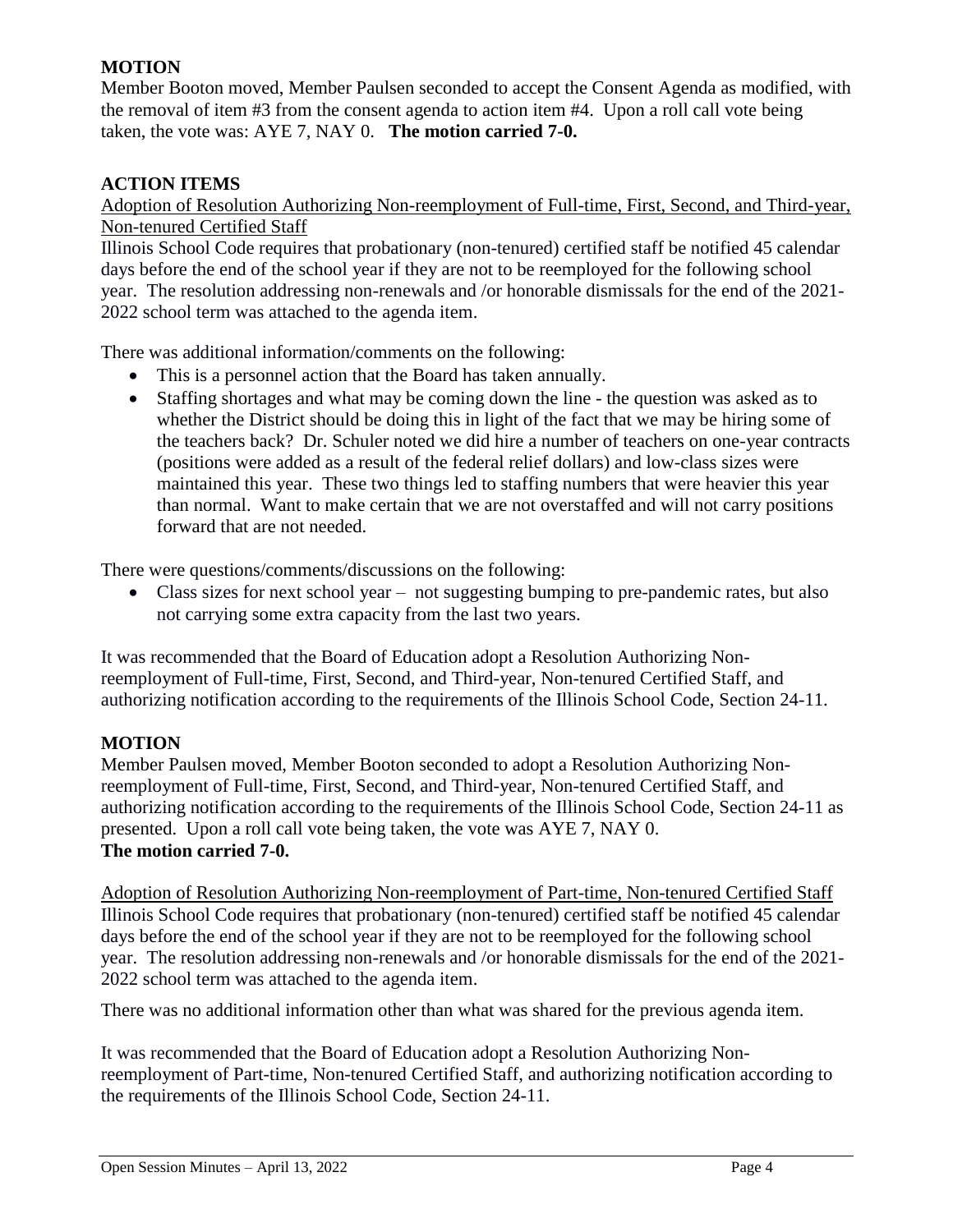### **MOTION**

Member Hanlon moved, Member Long seconded to adopt a Resolution Authorizing Nonreemployment of Part-time, Non-tenured Certified Staff and authorizing notification according to the requirements of the Illinois School Code, Section 24-11 as presented. Upon a roll call vote being taken, the vote was AYE 7, NAY 0. **The motion carried 7-0.**

#### Approval of DoIT Network Refresh

The Department of Innovation & Technology (DoIT) was seeking to establish a predictable life cycle replacement schedule for all network equipment. DoIT was seeking a \$1.75 million investment to upgrade core components of its network infrastructure.

Mr. Jason Spencer, Executive Director of Innovation & Technology provided a PowerPoint presentation on the DoIT Network Refresh Project, which included information on the following:

- DoIT Infrastructure Refresh
	- o Cost of Project
		- $\blacksquare$  Total project cost \$1,753,972.20
	- o Core Infrastructure Hardware
		- Equipment network switches  $&$  access points
		- **Current Landscape**
	- o Funding Sources
		- Erate Reimbursement (\$689,961.10)
		- ESSER II & ARP ESSER Funds  $(\$1,000,000)$
		- Department Budget (\$64,011.10)
	- o Network Hardware Cycles
		- Includes other things in addition to switches and access points
		- It becomes difficult to replace equipment on predictable refresh schedules
		- Approval of the network project would establish a baseline for all district network equipment
		- I All network equipment would be funded out of the DoIT budget moving forward

There was additional information/comments on the following:

- Costs related to all of the equipment that either connects to the internet via wireless connection or hardwired connection – the amount of equipment to make a district of this size work.
- Network switches and access points are the most costly of this equipment.
- Every building in our district has multiple access points, and in some cases, it is one per classroom.
- All access points are connected to a switch, so each building needs a series of switches.
- All internet traffic flows through the SSC (School Service Center), and Hubble is the fallback location in the event something should happen at the SSC.
- A lot of the District switches and access points are reaching end-of-life.
- Ensuring the consistency of the Wi-Fi is where the district would like it to be.
- This is the first full year where students are not only likely to bring a personal device (phone) with them, but also now bring a Chromebook with them for the school day. This translates to there are a lot more devices that are now being connected to our network.
- E-rate reimbursements Federal program; there are certain qualifications about what the government will reimburse.

There were questions/comments/discussions on the following: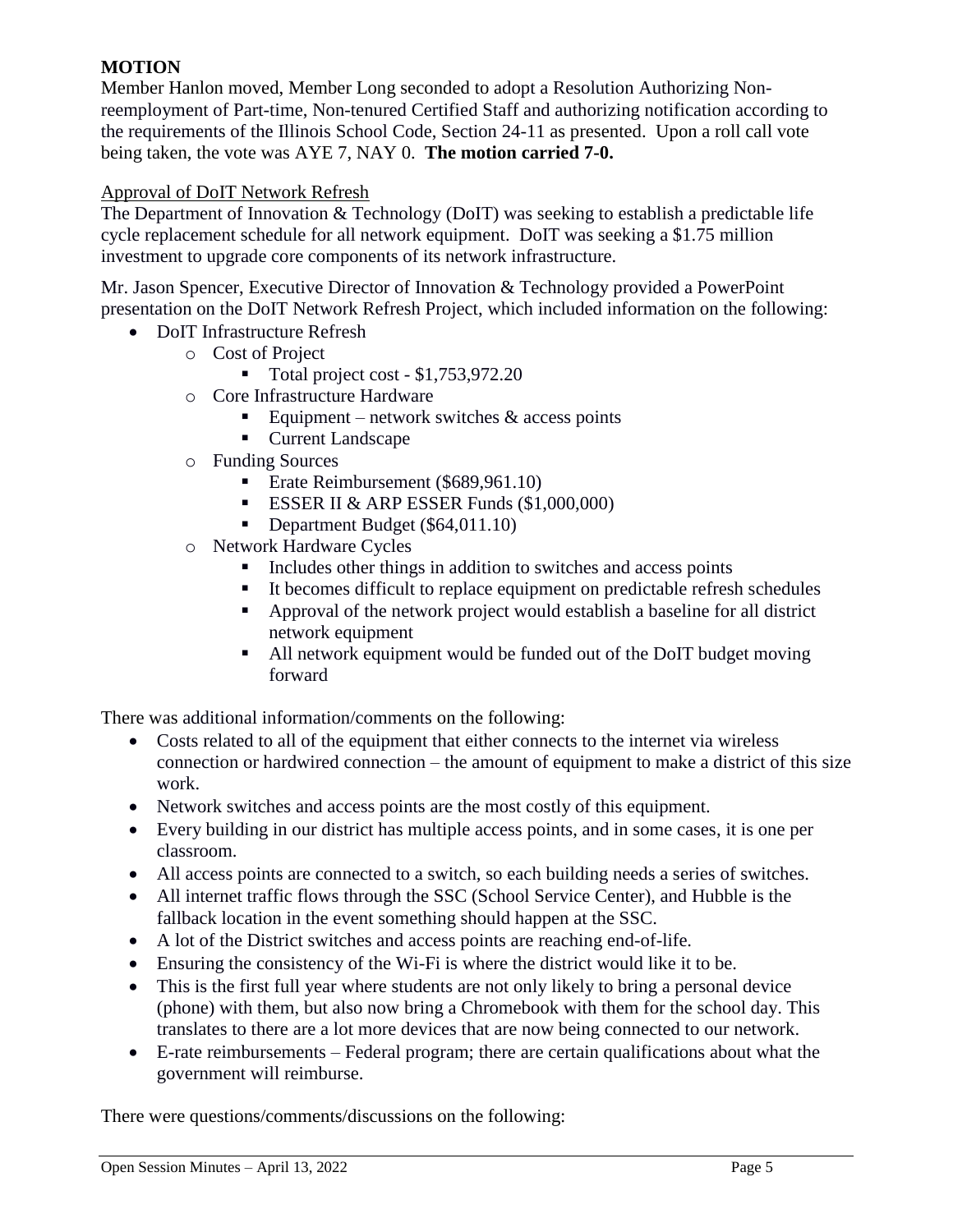- The timeline for the refresh depends on the supply chain, but hoping for summer (pending Board approval).
- Replacing all District switches and access points? Not all are to be replaced, there are a couple of buildings (Hubble in particular) that have their switches already replaced.
- Switches and access points life cycle is 5-7 years, but other things have longer life spans, and some have shorter life spans. Thus, we should never get to the point where we are falling behind anymore.
- Potential increase in the network hardware budget from the current \$300,000 to \$410,000.
- Every building will be touched in some form or fashion could be switches, access points, battery backups. Some buildings will have more work than other buildings. The most comprehensive work will be done at the two high schools and three remaining middle schools (Edison, Franklin, and Monroe). They have more devices and are bigger, therefore they have more access points.
- How does this impact our annual maintenance for the network infrastructure? Ideally we should see a decrease in cost in overall maintenance. Some equipment is also going virtual (cloud-based), which saves money.
- Investing \$64,000 of the operating budget and getting \$1.7 million investment out of it.

It was recommended that the Board approve the network refresh project to allow the district to establish a predictable refresh cycle moving forward and avoid any disruption to core services.

## **MOTION**

Member Hanlon moved, Member Booton, seconded to approve the network refresh project to allow the district to establish a predictable refresh cycle moving forward and avoid any disruption to core services as presented. Upon a roll call vote being taken, the vote was AYE 7, NAY 0. **The motion carried 7-0.** 

### Approval of Updated 2022-2023 School Calendar (Moved from Consent Agenda #3)

The Governor of Illinois declared November 8, 2022, as a state holiday when he signed Senate Bill 825. Schools are to be closed on Election Day and the District needed to add Election Day to the calendar and make all needed adjustments. The District worked with the WWEA to adjust the end date of the first trimester of the elementary calendar and the Teachers' Institute Day/Work Day to November 7, 2022. This change will push back the last day of school to Thursday, June 1, 2023.

The updated calendar for the 2022-2023 school year with the addition of November 8, 2022, as a state holiday was attached to the agenda item.

There was additional information/comments on the following:

• The change of the November Institute Day/Workday to have two consecutive nonattendance days for students vs. one early in the week and again at the end of the week.

There were questions/comments/discussions on the following:

- Whether it is anticipated that Election Day will continue to be a holiday in future years.
- The discrepancy between the first-semester length and the second-semester length at the high school level in the recommended calendar for next year; goes from a nine-day to an eleven-day discrepancy between the semesters.
- Other local high schools with a discrepancy between the semesters.
- Potentially moving up the start date of the school year and the likely community feedback from HS parents vs. elementary/MS school parents.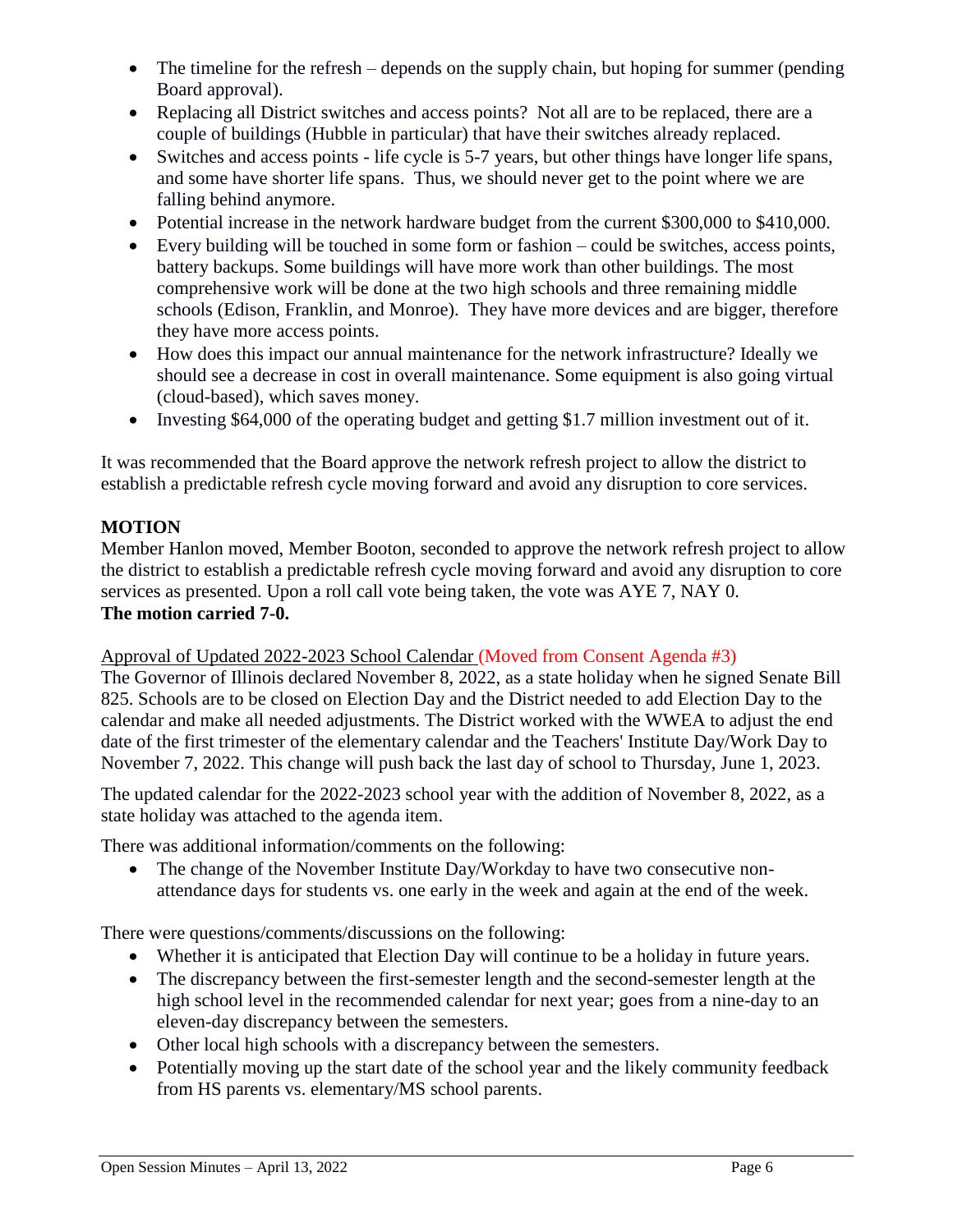- Suggestion to re-survey the parents in the upcoming year regarding the calendar. The previous survey asked questions regarding preferred start dates, existing holidays, taking a full week off at Thanksgiving, placement of Institute Days, etc.
- Providing context to parents when surveying the impact the start date has at the HS level (imbalanced semesters).
- Every time a calendar adjustment is made, we need to live that experience the impact on the small number of semester classes impacted at the HS level as a result of the imbalanced semesters.
- It is late to make a change to the upcoming school year start date for families and staff.
- Noted that a change in teachers sometimes happens at the semester mark for full-year HS classes.
- The need to study the imbalance of the semesters and the impact regardless of the Election Day holiday to look at this moving forward. We will study that impact this year, getting finals in before winter break, and does that weigh the imbalance of the semesters.
- Finals before the winter break preferred by the HS staff as well as the community when previously surveyed.
- National Testing Day in April as well as additional assessment days at the back end of the year when reviewing the number of days per semester.
- AP (Advanced Placement) exams occur in the Spring.
- The start date for the 2022-23 school year is a Wednesday, however, staff reports on Monday and Tuesday (Institute Day and Teacher Work Day) to prep. Moving the start day for students to Tuesday would mean bringing staff in on the previous Friday.

It was recommended that the Board approve the updated 2022-2023 calendar as presented.

# **MOTION**

Member Booton moved, Member Paulsen, seconded to approve the updated 2022-2023 Calendar as presented. Upon a roll call vote being taken, the vote was AYE 6 (Booton, Paulsen, Hanlon, Long, Yeboah, Crabtree), NAY 1 (Blatner). **The motion carried 6-1.** 

# **ORAL REPORTS**

### Student Learning Feature

This year, mathematics teaching and learning has been prioritized in the learning acceleration plan. This is because skills and concepts build upon one another, making it challenging to master new content and skills. One method to address learning acceleration is to adopt high-quality, standardsaligned instructional materials.

This update provided an overview of CUSD 200's plan to select a high-quality, standards-aligned middle school mathematics instructional resource. The memo that outlines the timeline for the work associated with the Vision 2022 work plan area: 6-8 mathematics was attached to the agenda item. Federal Relief Funding has been allocated for the adoption of a math instructional resource.

There was additional information/comments on the following:

- Prioritization by the district of mathematics teaching and learning in the learning acceleration plan for this year.
- Math skills and concepts build upon one another, making it challenging to master new content and skills when there are academic gaps in the area of math.
- A strategy is to adopt a high-quality standards-aligned instructional resource, which supports learning acceleration in the following ways:
	- o creates a strong coherence within a grade level and between grade levels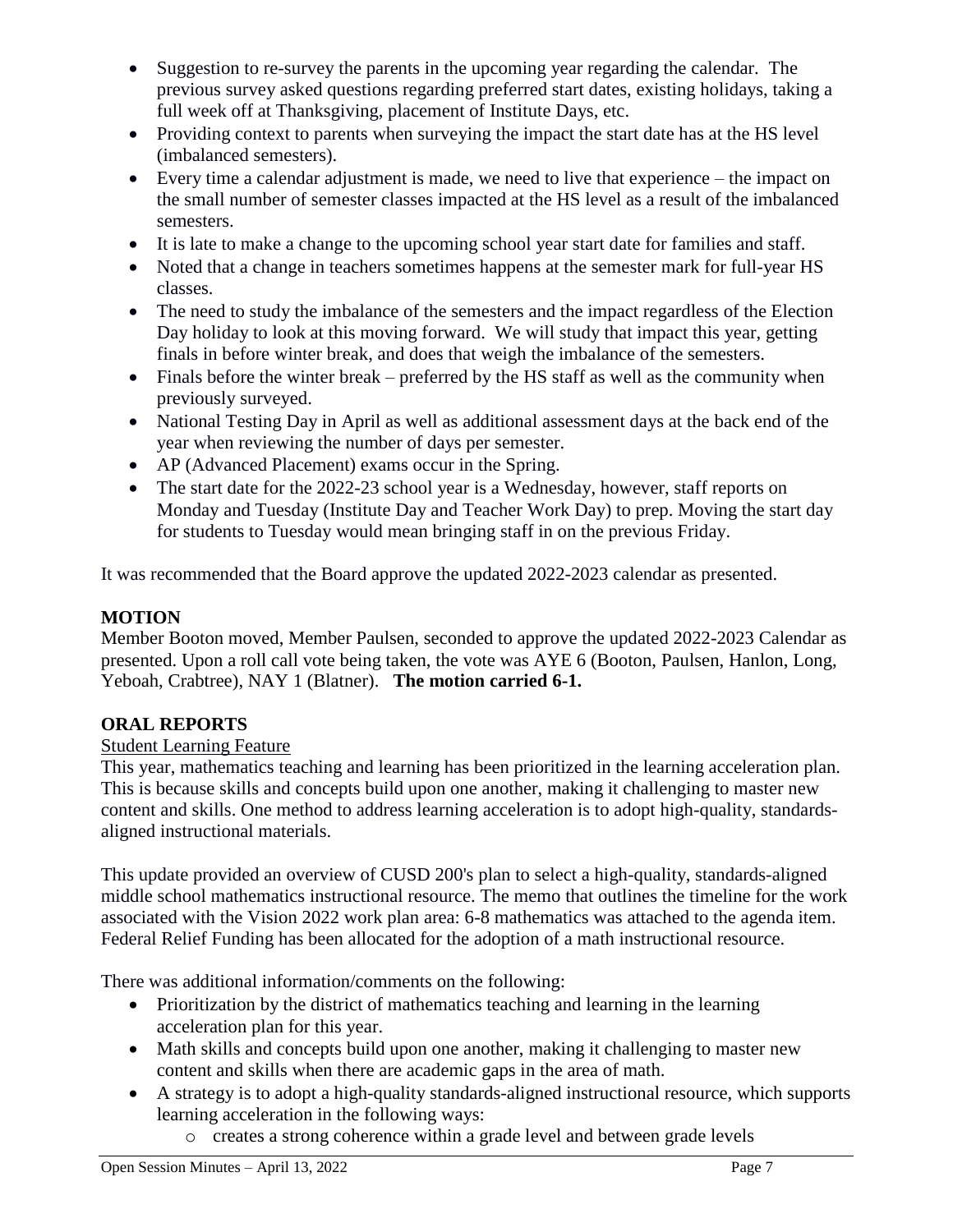- o provides teacher support that is aligned to best practices in instruction
- o ensures long-term success by advancing learning and improving the achievement of all students
- $\bullet$  A timeline from August 2021 August 2023 was reviewed outlining the overview of the process to adopt a new mathematics instructional resource for grades 6-8 which included dates for research, planning and preparation, pilot, recommendation, professional learning, and implementation.
- Team selection of two materials to pilot in the Fall of 2022: *Illustrative Math (IM)* and *Into Math.*
- *Illustrative Math* is also the elementary resource that the Board approved.
- The recommendation to the Board for the adoption of either resource is expected next January or February.

There were questions/comments/discussions on the following:

 Any concern if the recommendation after the pilot is *Into Math* with regard to alignment with the elementary instructional resource/materials? No concern as both programs are aligned to the NCTM (National Council of Teachers of Mathematics) teaching practices and the same instructional standards.

### **WRITTEN REPORTS**

Monthly Financial Reports FOIA Report Board Communication Log Citizens Advisory Committee (CAC) Report

### **REPORTS FROM BOARD MEMBERS**

#### Board Committee Reports

The Board Teaching & Learning Committee, Finance Committee, and Equity/Proactive Practices Committee had met since the last regular board meeting. The notes from the meeting were attached to the agenda item.

Other Reports from Board Members

- There were comments on the following:
	- o A visit to an international school in Atlanta featured an immersion language model. Believe this model is possible in public education and interested in future conversations on this topic.
	- o The rescheduled orchestra trip to Spain in 2020 was a good, well put together, wellmanaged trip, and a memorable experience.
	- o The upcoming May 4th Student Excellence Foundation's Celebrate Our Stars Distinguished Educator Awards at WNHS (6:00 pm) is a great event.

### **TOPICS FOR FUTURE DISCUSSION**

Vision 2026 Strategic Plan Community Engagement Report Social-Emotional Learning (SEL) Report Innovation and Technology Update

#### **NEXT REGULAR MEETING**

May 11, 2022, 7:00 PM, Hubble Middle School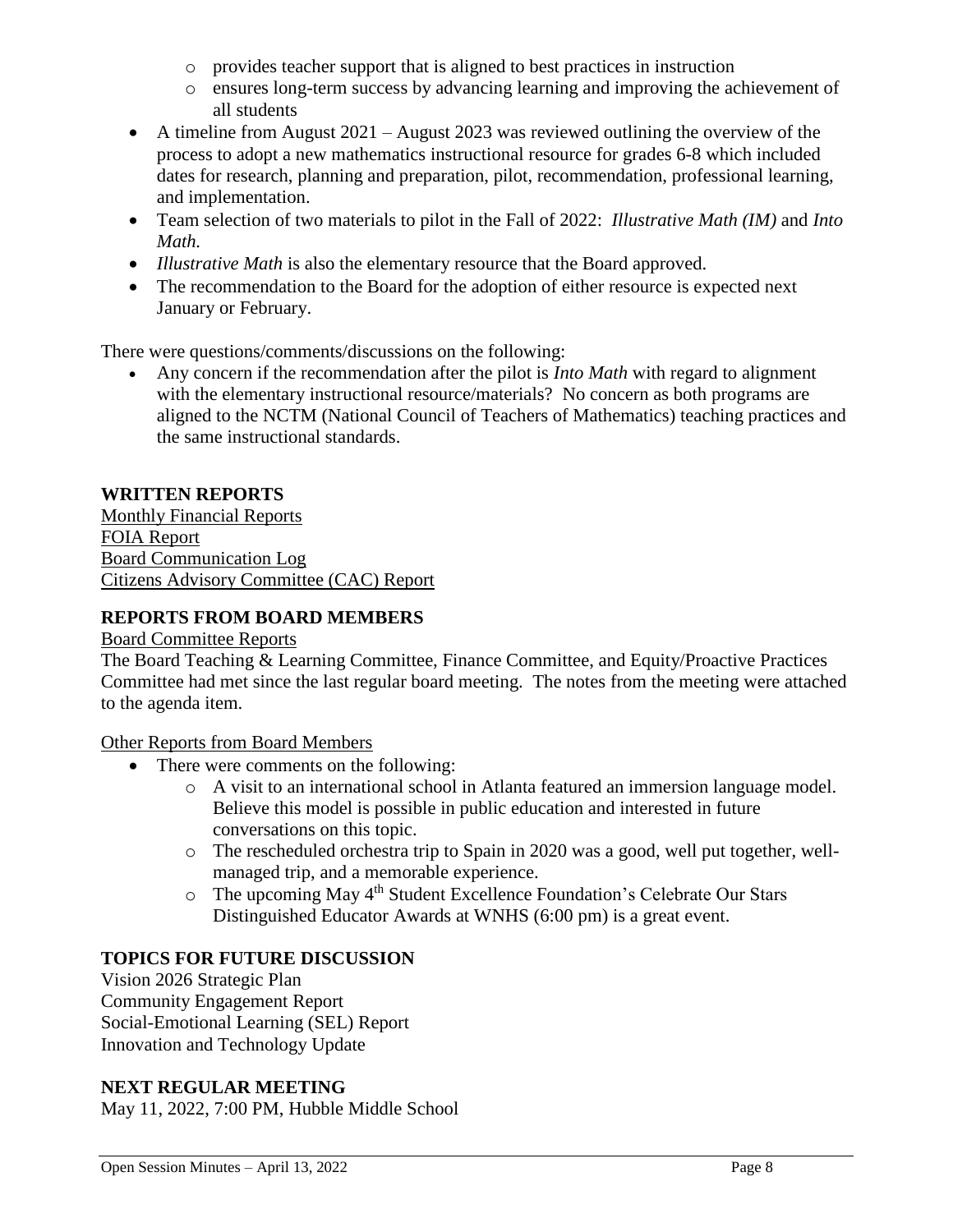### **ANNOUNCEMENTS**

April 27, 2022, Committee of the Whole, 7:00 PM, Hubble Middle School

### **CLOSED SESSION**

Pursuant to 5 ILCS 120/2 (c)(1) The Appointment, Employment, Compensation, Discipline, Performance, or Dismissal of Specific Employees, Specific Individuals who Serve as Independent Contractors in a Park, Recreational, or Educational Setting, or Specific Volunteers of the Public Body or Legal Counsel for the Public Body, including Hearing Testimony on a Complaint Lodged Against an Employee, a Specific Individual who Serves as an Independent Contractor in a Park, Recreational, or Educational Setting, or a Volunteer of the Public Body or Against Legal Counsel for the Public Body to Determine its Validity and 5 ILCS 120/2 (c)(10) The Placement of Individual Students in Special Education Programs and Other Matters Relating to Individual Students

### **MOTION**

Member Crabtree moved, Member Hanlon seconded to adjourn the meeting to closed session for the purpose of 5 ILCS 120/2 (c)(1) and 5 ILCS 120/2 (c)(10). Upon a roll call being taken, the vote was AYE 7, NAY 0. **The motion carried 7-0.** 

Action was expected following the Closed Session.

The meeting adjourned to Closed Session at 8:18 PM.

### **RECONVENE IN OPEN SESSION**

Roll call was taken – all seven Board Members were present, as were Superintendent Schuler and members of the Administrative team. The open session was reconvened at 9:21 PM.

### **ACTION ON CLOSED SESSION ITEMS**

Approval of Board Decision on Individual Media Complaint M2021-22-01 The Board, in Closed Session, reviewed information regarding an Individual Media Complaint M2021-22-01.

Following the closed session, it was recommended the Board of Education determine that Administrative Procedures were followed in the selection of the book in Individual Media Complaint M2021-22-01, that the parent request be honored for their individual child, but the book will remain in the library collection.

### **MOTION**

Member Crabtree moved, Member Paulsen seconded to approve the determination that Administrative Procedures were followed in the selection of the book in Individual Media Complaint M2021-22-01, that the parent request be honored for their individual child, but the book will remain in the library collection. Upon a roll call being taken, the vote was: AYE 6 (Crabtree, Paulsen, Booton, Hanlon, Long, Yeboah), NAY 0, ABSTAIN 1 (Blatner). **The motion carried 6-0-1**.

### Approval of Board Decision on Uniform Grievance U2021-22-01

The Board is charged with reviewing and deciding an appeal of a Uniform Grievance decision issued by the Superintendent, or issuing a finding in a Uniform Grievance filed against the Board.

The Board reviewed, in Closed Session, the Uniform Grievance investigative report and relevant documents submitted by the District's Complaint Manager.